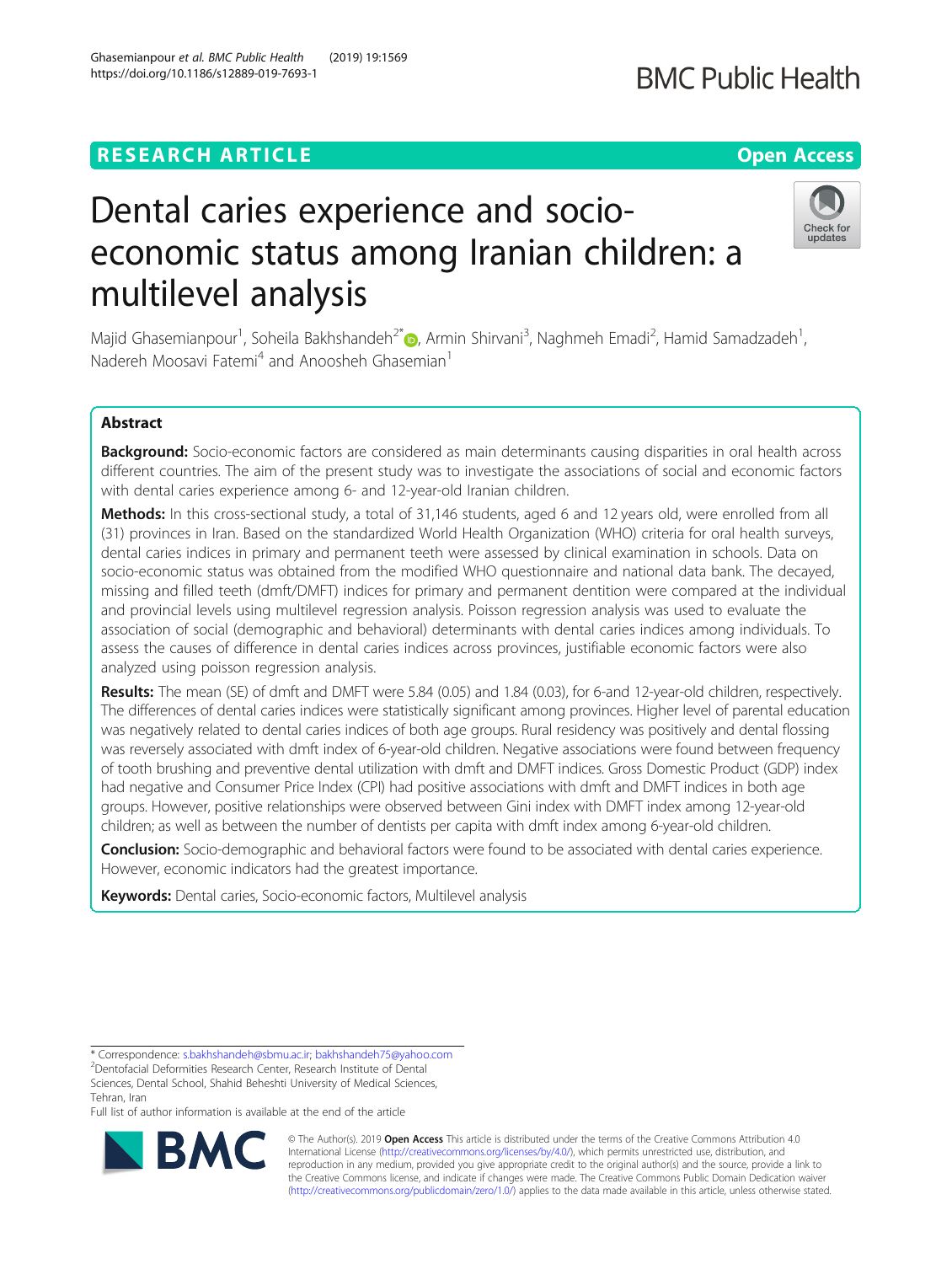#### Background

From the public health perspective, oral diseases are one of the most prevalent diseases worldwide, with extensive social and economic effects. However, policies related to oral disease prevention have been mostly overlooked by public health policy makers [[1\]](#page-6-0). According to the Global Burden of Disease (GBD) study 2010, untreated dental caries in permanent teeth is the most common disease in all human societies [[2\]](#page-6-0). In addition, dental caries prevalence, resulted from oral health surveys, is essential to evaluate oral health status of populations. Assessment of such prevalence is required to evaluate its determinants, design/formulate effective preventive programmes and predict possible future needs for oral health care [[3](#page-6-0)]. Furthermore, based on a report by World Health Organization (WHO), dental treatments have always been the most expensive treatments among all chronic diseases [[4\]](#page-6-0), and impose great economic burden on both individuals and health care systems [\[5\]](#page-6-0).

In Iran, and during the past two decades, particularly after the implementation of policy for the rapid increase in the number of dental schools, a large number of dentists have been trained without any significant influence on reduction of dental caries. Moreover, and during the mentioned period, programs based on prevention of oral diseases and evaluation of effective determinants on oral diseases have not been taken into account. In a study conducted based on the GBD study 2010, the rate of dental caries increased in Iran from 1990 to 2010 [\[6\]](#page-6-0).

Socio-economic determinants have always been referred to substantial factors for causing inequalities in oral health status across different countries [\[7](#page-6-0)]. However, controversial results from their impacts have been reported in various studies. A systematic review, on the evaluation of oral health status of 83 developed countries and 66 developing countries in 2015, indicated that low socio-economic status (SES) was significantly associated with high risk of dental caries, which was more prominent in developed countries [\[8](#page-6-0)]. Conversely, in another study conducted in 2014, which evaluated oral health status of children and adolescents aged 6 to 17, dental caries was more prevalent among children with moderate and high SES compared to similar group of low SES. The possible reason was attributed to more consumption of sugar-based starchy food among the upper social class individuals [[9\]](#page-6-0).

The aim of the present study was to investigate the dental caries status using decayed, missing and filled teeth (dmft/DMFT) indices for 6- and 12-year-old Iranian children across all provinces nationwide, and assess the impact of social (demographic, behavioral) and economic determinants on dental caries experience, based on the results from the National Oral Health survey 2016 in accordance with the WHO proposed method. It is expected that the findings of this study would be useful for implementation of national and regional policies by dental health care providers.

#### Methods

#### Study design and population

This cross-sectional study was carried out in Iran, using a representative sample of 6- and 12-year-old school children nationwide. The sampling method was stratifiedcluster random; in which 31 provinces were considered as strata and their districts as clusters. For sample size calculation, 95% confidence interval and absolute error of 5%, and standard deviation of dmft equal to 0.3 (according to a previous survey) was adapted. In addition, due to about 88% response rate and desisgn effect of 1.5, approximately 250 subjects were needed in each age and sex group. As we had 4 age and sex categories, the final sample size was calculated to be 1000 (except Tehran province, recruited 1500 samples).

Blocks were defined as the primary sampling unit; each block consisted of five clusters. The clusters were considered as the secondary sampling unit. In each province, 10 blocks were distributed among districts by systematic random method proportional to the size of population\_so that districts with more population had more blocks. Districts were categorized in order to choose the ones with different demographic and SES levels. The clusters chosen based on the number of defined blocks in each district, both in urban and rural areas. Each cluster composed of a boys' and a girls' primary school for random sampling of 5 students in both age groups.

In this study, schools were considered as sample listing units, and their lists were available to each province. Thus, 50 boys' schools and 50 girls' schools were chosen from each province. For selection of clusters in each district, one school was initially chosen as cluster-head using systematic method proportional to the size among cities and villages in that district, and the nearest school was consequently selected. A list of primary schools was used for sampling of proportional schools in each province. Similarly, cities and villages with different SES had the same chance to be chosen. Students were also randomly selected inside the schools for participation in this study. Four dentists, with Cohen's kappa coefficient (κ) of 87.6%, trained and calibrated the examiners through 5 educational workshops. The Cohen's kappa statistic (κ) for inter-rater reliability of 207 examiners with dentists was between 0.65 and 0.83 in all workshops.

#### Data collection

Dental caries indices for primary and permanent dentition (dmft/DMFT) were measured by clinical examinations inside the schools. The examinations were based on the standardized international criteria proposed by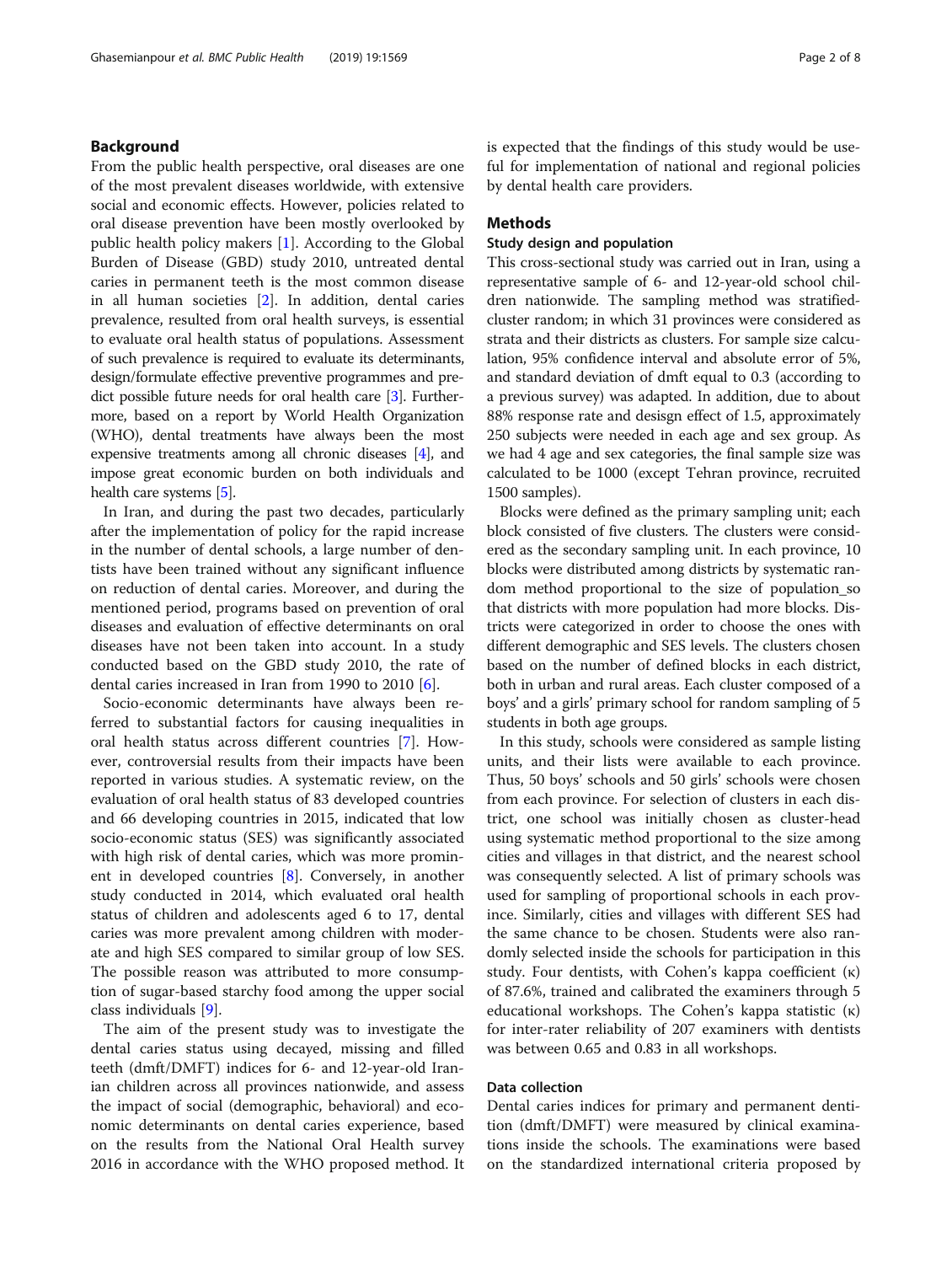WHO for oral health surveys using WHO probe, disposable mouth mirrors and gauze pads [[3\]](#page-6-0). The modified WHO questionnaire and national data bank were used for collection of demographic, behavioral and economic information. Sex, fathers' education, mothers' education, place of residence (urban/rural), oral hygiene behaviors (use of tooth brush, frequency of toothbrushing, and use of dental floss), and use of preventive services (fissure sealant and fluoride varnish therapy) were used as social (demographic and behavioral) determinants. Education level of fathers and mothers were categorized into seven groups of illiterate, reading and writing literacy, elementary school, secondary school, diploma, bachelor degree and master degree and more. Use of tooth brush, dental floss and preventive services were considered as two groups of Yes or No. Frequency of tooth brushing was categorized into two groups of more than once a day or less.

Gini Index was the first economic factor used in this study. This is an indicator of wealth distribution among populations and a measure of income inequality at the provincial level (urban vs rural areas). The high rate of Gini index represents a great social disparity and severe income inequality in a country. Gross Domestic Product (GDP) index was the next economic indicator, which is of particular importance among macroeconomic indicators. It determines the value of all finalized goods and services produced within borders of a country at a specific period of time, depending on the currency of that country. This index is not only used as one of the essential indicators of financial performance of a country in various analyses and evaluations, but also is considered along with many other macroeconomic items as its adjacent products.

The third economic indicator was the price index for consumer goods and services; simply called Consumer Price Index (CPI), which is a scale for inflation rate and purchasing power of domestic currency in public and health sectors of any country. It merely evaluates price changes of consumer goods and service packages in health sector. Given the importance of human resources required for provision of health services and the significant impact of manpower on prevention of diseases, the number of dentists per capita in each country was considered the final economic factor. The number of dentists per 10,000 population is presented by the dentist per capita index. All economic factors were considered as continuous variables.

It should be mentioned that all demographic and economic data used in the present study were extracted from the Iranian Statistical Census Database in 2016, published by the Statistical Center of Iran ([https://www.](https://www.amar.org.ir/english/Iran-Statistical-Yearbook) [amar.org.ir/english/Iran-Statistical-Yearbook](https://www.amar.org.ir/english/Iran-Statistical-Yearbook)).

#### Statistical analysis

Calculation of national mean dmft/DMFT followed the principles of weighing samples in surveys. To assess the

relationships between underlying variables of dental caries along with geographical distribution (geographical justification) and dmft/DMFT indices, multilevel regression analysis was applied at the individual and provincial levels. Since dental caries indices are count data and have poisson distribution, the poisson regression analysis was conducted. Mixed effect poisson regression analysis was used to evaluate the impacts of demographic and behavioral factors with dmft/DMFT, at the individual level. Poisson regression analysis was also performed to investigate the effects of justifiable economic factors of geographical distribution; including Gini index (by urban and rural areas), GDP index, CPI index (by urban and rural areas) and dentist per capita index, with dmft/ DMFT, at the provincial level.

In the crude model, we only considered the geographical distribution of the dependent variables, dmft/DMFT. In the multivariate model, demographic and behavioral variables including sex, fathers' education, mothers' education, place of residence, oral hygiene habits and use of preventive services entered the model. Results for regression models were presented as β-coefficient (β) and standard error (SE). A 2-sided P-value < 0.05 was considered the level of statistical significant. All statistical analyses were performed by STATA version 12 software.

#### Results

A total of 31,146 Iranian students from all (31) provinces were participated in this study, of which 15,630 school children were 6 years old and 15,508 were 12 years old. Table [1](#page-3-0) shows the detailed distributions of mean dmft/ DMFT, and percent of each of their components in both age groups of Iranian children by province. The national mean (SE) of dmft and DMFT in 6- and 12-year-old children were 5.84 (0.05) and 1.84 (0.03), respectively. The mean DMFT in 12 provinces were higher than that of the national mean.

Of the participants, 90.9% of 6-year-old children and 92.1% of 12-year-old children cleaned their teeth with toothbrush, while only 11% of 6-year-old children and 18.6% of 12-year-old children used dental floss. Tooth brushing more than once a day was reported 47.9 and 55.2% among 6- and 12-year-old students, respectively. In addition, utilization of preventive dental services was 16.6% in 6-year-old children and 11% in children who were 12 years old.

Both crude and adjusted multilevel regression analyses were performed to evaluate differences of dmft/DMFT at the provincial and individual levels. In the crude model, only geographical distribution indicators were considered, while the multivariate model were adjusted for all individual variables, in addition to considering geographical distribution indicators. The results indicated that in both models, differences of dmft and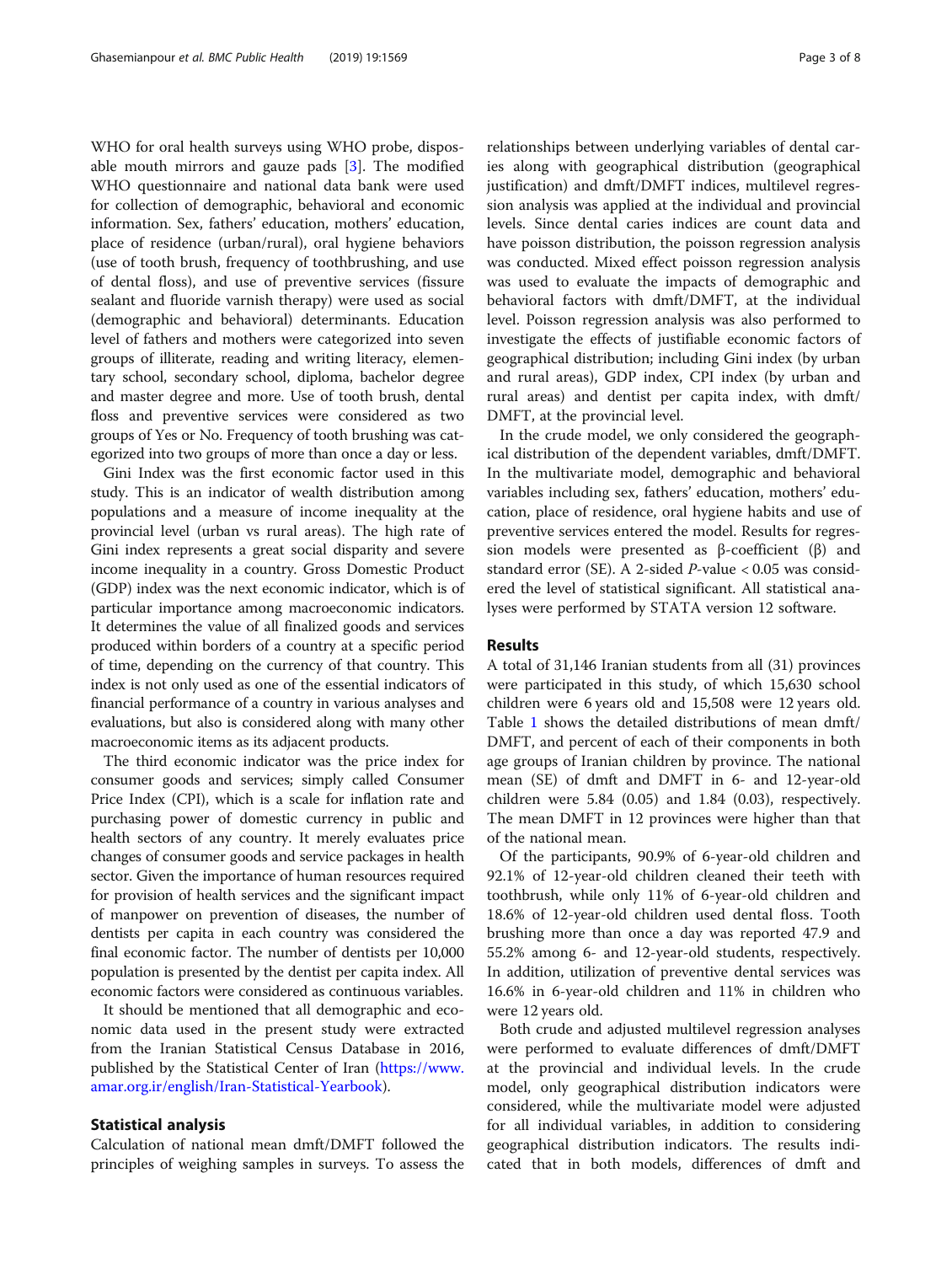| Province                    | Age         |               |               |               |             |              |             |              |  |
|-----------------------------|-------------|---------------|---------------|---------------|-------------|--------------|-------------|--------------|--|
|                             | 6 years     |               |               |               | 12 years    |              |             |              |  |
|                             | dmft (SE)   | %d. dmft (SE) | %m. dmft (SE) | %f. dmft (SE) | DMFT (SE)   | %D.DMFT (SE) | %M.DMF (SE) | %F.DMFT (SE) |  |
| Azerbaijan, East            | 5.75 (0.17) | 87.93 (1.20)  | 4.11 (0.61)   | 7.96 (1.05)   | 2.18(0.11)  | 71.28 (2.16) | 4.31 (0.85) | 24.41 (2.11) |  |
| Azerbaijan, West            | 7.10(0.25)  | 91.34 (0.76)  | 5.90 (0.59)   | 2.76(0.53)    | 3.31 (0.18) | 86.95 (1.46) | 3.62(0.69)  | 9.43 (1.33)  |  |
| Ardabil                     | 7.14(0.24)  | 91.48 (0.83)  | 7.12 (0.70)   | 1.40(0.44)    | 2.24(0.12)  | 87.55 (1.44) | 5.82 (0.95) | 6.63(1.14)   |  |
| Isfahan                     | 6.01(0.22)  | 71.71 (1.54)  | 8.98 (0.73)   | 19.32 (1.40)  | 1.41(0.12)  | 61.75 (2.58) | 1.21(0.38)  | 37.03 (2.57) |  |
| Alborz                      | 4.80 (0.23) | 81.89 (1.51)  | 2.37 (0.46)   | 15.74 (1.44)  | 1.36(0.11)  | 76.48 (2.48) | 1.13(0.63)  | 22.40 (2.45) |  |
| Ilam                        | 6.73(0.23)  | 88.74 (0.86)  | 9.00(0.75)    | 2.26(0.45)    | 2.24(0.16)  | 87.00 (1.55) | 2.44(0.51)  | 10.56 (1.48) |  |
| Bushehr                     | 4.83 (0.19  | 90.19 (1.12)  | 4.02(0.65)    | 5.79(0.93)    | 1.31(0.1)   | 87.93 (1.83) | 0.07(0.07)  | 12.00 (1.82) |  |
| Tehran                      | 4.71(0.2)   | 67.86 (1.48)  | 6.40(0.64)    | 25.73 (1.44)  | 1.56 0.09)  | 61.67(2.24)  | 1.54(0.47)  | 36.78 (2.25) |  |
| Chahar Mahaal and Bakhtiari | 6.90(0.21)  | 84.68 (1.15)  | 8.20 (0.74)   | 7.12(0.88)    | 2.19(0.11)  | 76.59 (1.89) | 4.72 (0.71) | 18.69 (1.79) |  |
| Khorasan, South             | 5.80 (0.18) | 88.16 (1.09)  | 5.93 (0.64)   | 5.91 (0.89)   | 1.27(0.08)  | 70.39 (2.40) | 6.65 (1.19) | 22.96 (2.28) |  |
| Khorasan, Razavi            | 5.74(0.18)  | 86.74 (1.10)  | 6.81(0.72)    | 6.45(0.89)    | 1.71(0.11)  | 77.28 (2.11) | 6.03(1.17)  | 16.69 (1.90) |  |
| Khorasan, North             | 4.72 (0.22) | 87.53 (1.09)  | 8.51 (0.81)   | 3.96(0.77)    | 1.61(0.1)   | 77.83 (2.16) | 5.39 (1.03) | 16.78 (2.03) |  |
| Khuzestan                   | 5.49(0.23)  | 89.94 (1.01)  | 5.89 (0.69)   | 4.17(0.74)    | 2.21(0.17)  | 93.45 (1.11) | 3.02(0.69)  | 3.54(0.88)   |  |
| Zanjan                      | 5.85(0.22)  | 87.62 (1.13)  | 6.08(0.65)    | 6.30(0.92)    | 1.56(0.12)  | 76.72 (2.23) | 4.06(0.89)  | 19.22 (2.16) |  |
| Semnan                      | 6.00(0.26)  | 85.38 (1.20)  | 6.39(0.70)    | 8.23 (0.99)   | 1.78(0.12)  | 81.88 (2.00) | 3.01(0.73)  | 15.12 (1.91) |  |
| Sistan and Baluchestan      | 5.50 (0.24) | 93.65 (0.82)  | 4.54 (0.66)   | 1.81(0.49)    | 1.46(0.1)   | 93.97 (1.31) | 1.32 (0.50) | 4.72 (1.16)  |  |
| Fars                        | 5.63(0.25)  | 83.66 (1.26)  | 8.74 (0.88)   | 7.60 (0.98)   | 1.62(0.13)  | 78.79 (2.36) | 1.96 (0.56) | 19.25 (2.31) |  |
| Qazvin                      | 4.98 (0.24) | 86.99 (1.18)  | 7.26 (0.76)   | 5.75 (0.90)   | 1.81(0.11)  | 84.29 (1.77) | 2.53(0.70)  | 13.18 (1.69) |  |
| Qom                         | 6.05(0.23)  | 80.34 (1.35)  | 7.59 (0.72)   | 12.07 (1.19)  | 2.13(0.14)  | 80.81 (2.01) | 2.63(0.66)  | 16.55 (1.95) |  |
| Kurdistan                   | 7.41 (0.31) | 92.71 (0.69)  | 5.17(0.53)    | 2.12(0.43)    | 3.39(0.2)   | 87.29 (1.33) | 3.03(0.62)  | 9.68(1.23)   |  |
| Kerman                      | 6.26(0.2)   | 90.55 (0.92)  | 6.88(0.75)    | 2.57(0.55)    | 1.49(0.11)  | 86.30 (1.84) | 3.67 (0.91) | 10.03 (1.69) |  |
| Kermanshah                  | 5.64(0.24)  | 88.80 (1.08)  | 6.04(0.65)    | 5.16(0.86)    | 1.82(0.16)  | 83.38 (1.80) | 5.08 (1.06) | 11.54 (1.57) |  |
| Kohgiluyeh and BoyerAhmad   | 6.21(0.35)  | 89.38 (1.01)  | 7.07(0.75)    | 3.55(0.74)    | 2.00(0.17)  | 84.47 (1.91) | 2.48(0.66)  | 13.05 (1.83) |  |
| Golestan                    | 7.33 (0.23) | 92.25 (0.87)  | 3.93 (0.54)   | 3.83(0.67)    | 2.09(0.11)  | 88.56 (1.56) | 2.82(0.78)  | 8.62(1.41)   |  |
| Gilan                       | 5.42(0.17)  | 84.20 (1.15)  | 7.82 (0.75)   | 7.97(0.93)    | 1.38(0.11)  | 80.87 (2.14) | 3.22 (0.86) | 15.91 (2.01) |  |
| Lorestan                    | 5.72 (0.22) | 91.26 (0.77)  | 7.21(0.67)    | 1.53(0.41)    | 1.33(0.10)  | 84.03 (1.93) | 5.31 (1.05) | 10.66 (1.68) |  |
| Mazandaran                  | 7.19 (0.26) | 86.88 (1.01)  | 7.38 (0.65)   | 5.74(0.77)    | 2.96 (0.18) | 87.49 (1.38) | 2.76(0.58)  | 9.75(1.26)   |  |
| Markazi                     | 5.22(0.22)  | 87.17 (1.18)  | 4.84(0.61)    | 7.99 (1.0)    | 1.24(0.09)  | 72.47 (2.64) | 2.46 (0.84) | 25.07 (2.57) |  |
| Hormozgān                   | 5.61(0.22)  | 90.51 (1.06)  | 3.51(0.46)    | 5.98 (0.91)   | 0.94(0.11)  | 92.60 (1.63) | 1.53(0.68)  | 5.87 (1.49)  |  |
| Hamadan                     | 6.70(0.26)  | 85.53 (1.07)  | 7.99 (0.73)   | 6.47(0.87)    | 1.89(0.13)  | 75.37 (2.21) | 2.94(0.71)  | 21.69 (2.15) |  |
| Yazd                        | 6.63(0.23)  | 83.32 (1.13)  | 7.27(0.63)    | 9.40 (0.98)   | 1.66(0.13)  | 63.83 (2.48) | 4.18 (0.97) | 31.98 (2.46) |  |
| Total                       | 5.84(0.05)  | 85.14 (0.31)  | 6.37(0.18)    | 8.49 (0.28)   | 1.84(0.03)  | 79.57 (0.54) | 3.11(0.19)  | 17.33 (0.51) |  |

<span id="page-3-0"></span>Table 1 Mean decayed, missing and filled teeth (dmft/DMFT) and percent of their components among 6- and 12-year-old Iranian children by province in the National Oral Health survey 2016

DMFT were statistically significant across provinces of the country and among individuals of the provinces  $(P < 0.001)$ .

scores. Conversely, higher CPI had significant positive associations with dmft and DMFT scores.

Table [2](#page-4-0) demonstrates an overview of the associations between demographic, behavioral and economic factors with dmft/DMFT indices by estimated  $β$  and SE for both age groups of children. The poisson regression analysis showed that tooth brushing more than once a day, use of preventive care, and increased GDP index were negatively and significantly associated with dmft and DMFT

### **Discussion**

In the present national survey, based on the WHO classification, dental caries indices were categorized into "severe range" for 6-year-old and "low range" for 12-year-old children [\[10](#page-6-0)]. The major component of indicators was decayed teeth in both age groups, which were estimated 85.1 and 79.6% in 6- and 12-year-old groups, respectively.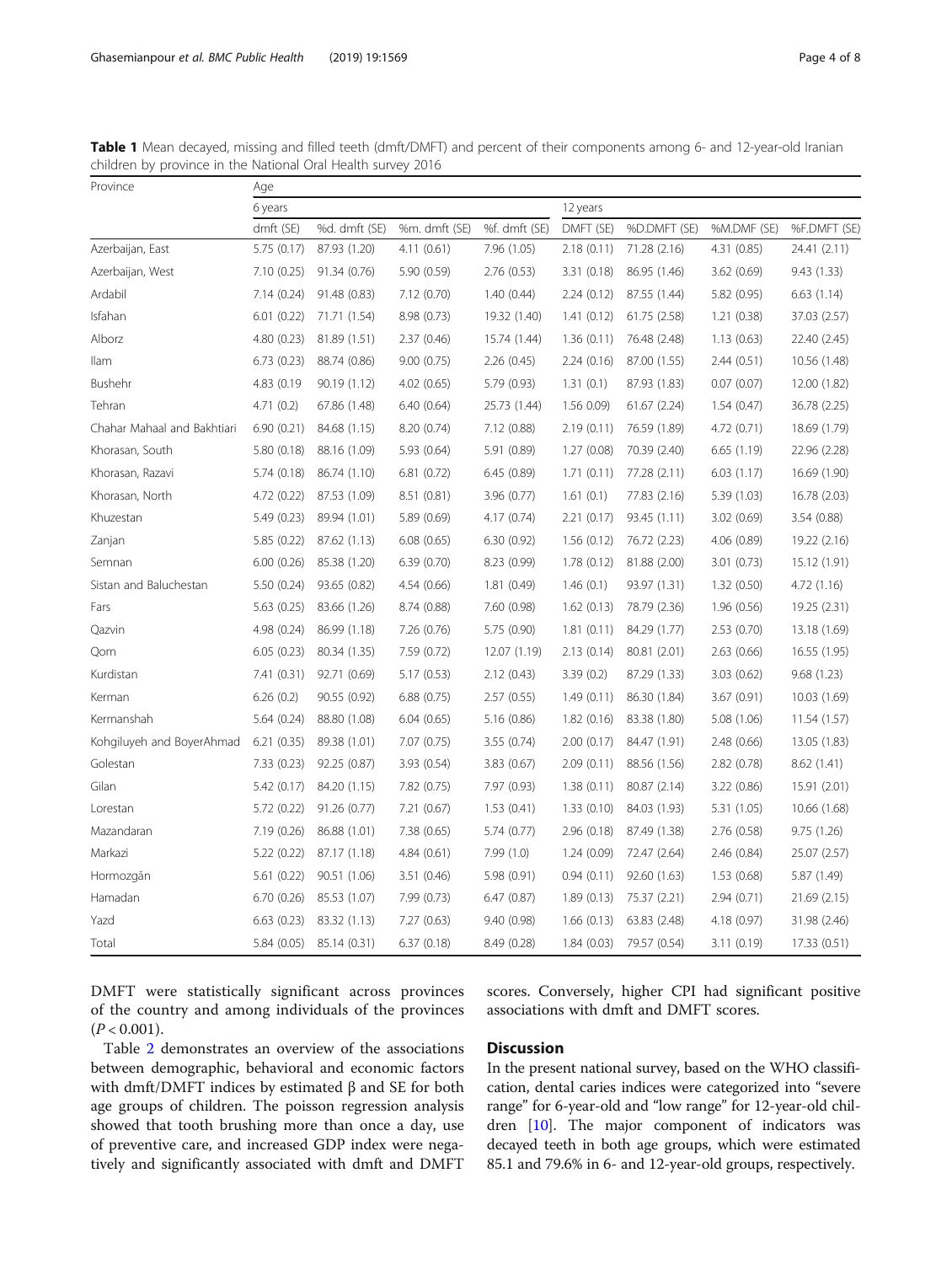<span id="page-4-0"></span>Table 2 β-coefficient (β) and standard error (SE) for the associations of socio-demographic and behavioral factors, as well as justifiable economic factors with mean decayed, missing and filled teeth (dmft/DMFT) among 6-and 12-year-old Iranian children in the National Oral Health survey 2016

|                                      | Age             |            |                 |            |  |  |  |  |
|--------------------------------------|-----------------|------------|-----------------|------------|--|--|--|--|
|                                      | 6 years old     |            | 12 years old    |            |  |  |  |  |
|                                      | dmft            |            | <b>DMFT</b>     |            |  |  |  |  |
|                                      | $\beta$ (SE)    | $P-$ value | $\beta$ (SE)    | $P$ -value |  |  |  |  |
| <b>Individual level</b>              |                 |            |                 |            |  |  |  |  |
| Female                               | $-0.045(0.008)$ | < 0.001    | 0.141(0.014)    | < 0.001    |  |  |  |  |
| Increased fathers' Education level   | $-0.022(0.003)$ | < 0.001    | 0.003(0.004)    | 0.528      |  |  |  |  |
| Increased mothers' Education level   | 0.006(0.003)    | 0.058      | $-0.043(0.005)$ | < 0.001    |  |  |  |  |
| Rural                                | 0.024(0.009)    | 0.008      | 0.026(0.016)    | 0.109      |  |  |  |  |
| Toothbrush                           | 0.007(0.016)    | 0.656      | $-0.091(0.026)$ | 0.001      |  |  |  |  |
| Dental floss                         | $-0.052(0.012)$ | < 0.001    | 0.029(0.017)    | 0.084      |  |  |  |  |
| More than once a day Tooth brushing  | $-0.078(0.008)$ | < 0.001    | $-0.038(0.014)$ | 0.008      |  |  |  |  |
| Preventive care                      | $-0.083(0.010)$ | < 0.001    | $-0.206(0.022)$ | < 0.001    |  |  |  |  |
| <b>Provincial level</b>              |                 |            |                 |            |  |  |  |  |
| Increased Gini coefficient           | 0.162(0.100)    | 0.106      | 0.589(0.180)    | 0.001      |  |  |  |  |
| Number of dentist                    | 0.271(0.086)    | 0.002      | $-0.130(0.150)$ | 0.387      |  |  |  |  |
| Increased Log GDP                    | $-0.176(0.011)$ | < 0.001    | $-0.283(0.019)$ | < 0.001    |  |  |  |  |
| Increased consumer price index (CPI) | 0.001(0.000)    | < 0.001    | 0.004(0.000)    | < 0.001    |  |  |  |  |
| $\_cons$                             | 3.510 (0.142)   | < 0.001    | 2.603 (0.252)   | < 0.001    |  |  |  |  |

Positive association was observed between DMFT index and 12-year-old female children. The possible explanations for higher mean DMFT among girls could be attributed to relatively earlier tooth eruption, different dietary habits in comparison with boys  $[11]$  $[11]$ , as well as potential difference in biochemical composition and flow rate of their saliva  $[12]$ . Additionally, in a study by Lukacs and Largaespada [\[11](#page-6-0)], hormonal fluctuations in girls have been considered as a critical factor for their oral and dental health status. We also found reverse associations of higher level of fathers' and mothers' education with dental caries experience of 6-and 12 year-old children, respectively, which is consistent with the results of a systematic review of 25 studies conducted in Iran from 1994 to 2017 [\[13\]](#page-6-0). The relationships of education status in Japanese mothers [\[14](#page-6-0)] and Greek fathers [[15\]](#page-6-0) with dental caries experience also confirmed the role of parents' and family literacy in oral health promotion.

We also observed that rural residency was positively associated with dmft index, which is similar to the results of a study performed on Polish preschool children [[16\]](#page-6-0). However, DMFT index was not related to place of residence. In contrary to our finding, an exploratory cross-sectional study showed that lower prevalence and severity of dental caries were seen in urban children aged 12 years old compared to rural children with similar age group. The potential reasons were related to lower oral health knowledge and inappropriate behavioral beliefs and practices among rural children [\[17](#page-6-0)].

Using dental floss was negatively related to dental caries experience in children aged 6 years old, which is in contrast to the studies of a systematic review in 2017 on caries status in primary teeth in which only one study showed reverse association of dental flossing with dental caries [\[18\]](#page-6-0). For children aged 12 years old, no association was observed between their dental caries experience with using dental floss, which is supported by the findings of two Cochrane systematic reviews [\[19,](#page-6-0) [20](#page-6-0)]. However, the role of dental floss was defended by Vernon and Seacat  $(2017)$  [[21\]](#page-6-0), which evaluated a lack of sufficient evidence on the impact of dental flossing on dental caries reduction. Their research emphasized that none of the studies in the Cochrane systematic reviews was considered dental caries as an outcome variable. Furthermore, no measurement principle was offered for the ability to do proper dental flossing and the information was only based on self-reported approach. Additionally, there was a lack of required guidelines on how to interpret and apply evidence-based findings to specific clinical scenarios in these studies. Therefore, further studies would be essential for evaluating the effect of dental flossing on dental caries.

In the current study, reverse associations were found between higher frequency of tooth brushing with dental caries indices in both age groups, which is supported by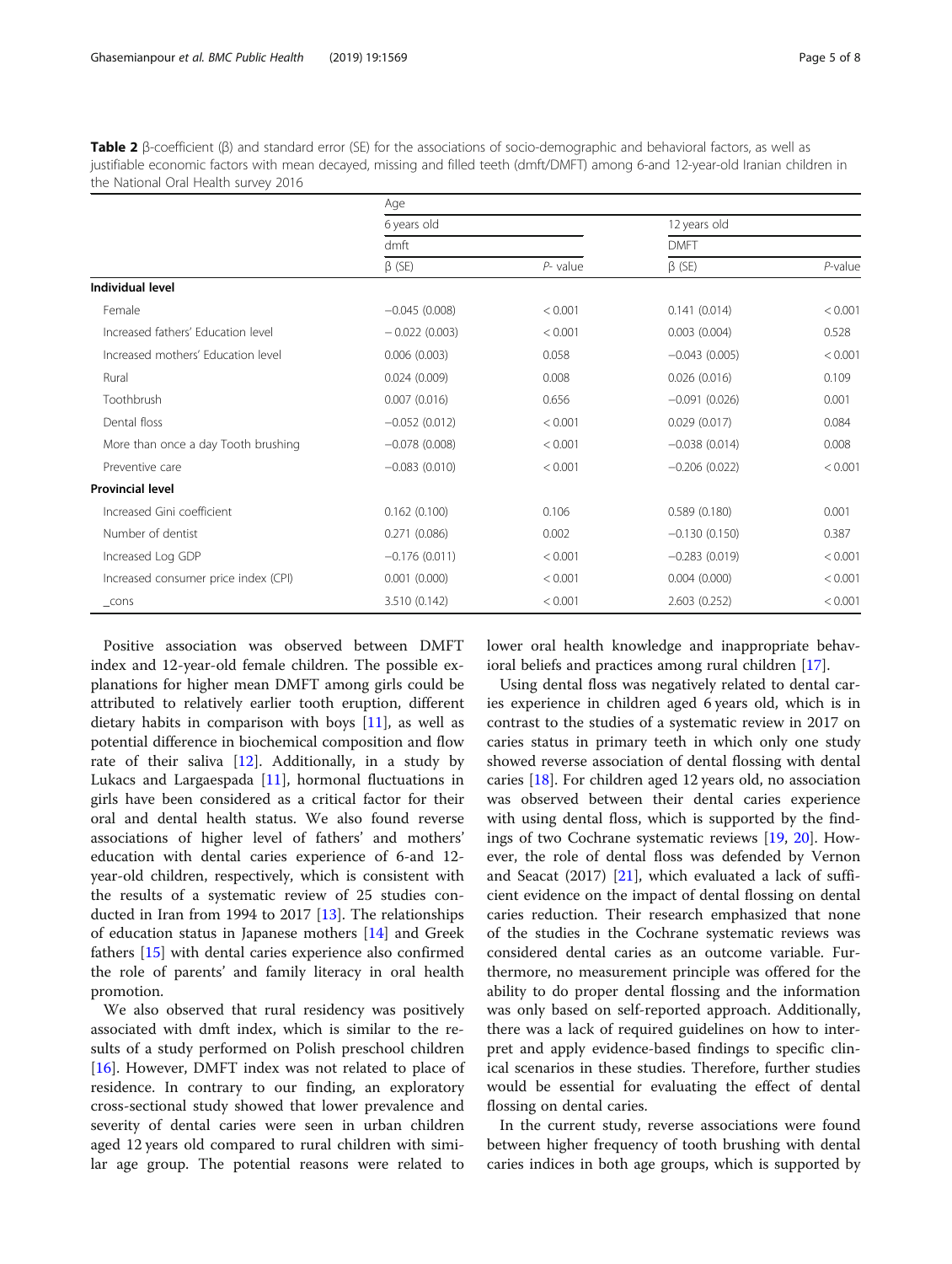the results of a meta-analysis in 2016 that revealed higher frequency of brushing teeth was associated with lower dental caries in both primary and permanent teeth [[22\]](#page-6-0). Similar to tooth brushing, utilization of preventive services was negatively associated with dental caries indices in both groups of children, which is confirmed by the findings of other epidemiological studies [\[23](#page-6-0), [24](#page-6-0)]. The use of fluoride varnish for prevention of dental caries in primary and permanent dentition is proven by clinical guidelines globally [\[25\]](#page-7-0), while it's widespread use at community level is still very slow due to insufficient number of trained personnel. Given the cost-effectiveness of using prophylactic services such as fluoride varnish therapy, especially in high risk populations [[26](#page-7-0)], as well as the importance of eliminating inequality for access to dental care services, oral health system managers and policy makers should allocate resources and reduce barriers to do so.

Considering justifiable economic factors, many epidemiological studies have evaluated the relationships between economic indicators and dental caries or other dental diseases with controversial findings [\[27](#page-7-0)–[33\]](#page-7-0). We found that Gini index was positively associated with DMFT index. An ecological study which investigated the relationship between gross national income and distribution of inequalities in society with dental caries, indicated reverse associations between income inequality with DMFT index [\[27](#page-7-0)], which is inconsistent with our result. In another study by Vettore and colleagues [\[28](#page-7-0)], conducted over 10 years on Brazilian children, Gini index was negatively associated with dental trauma. They suggested that implementation of public health policies for decreasing social inequality could be an influential factor for oral health promotion [[28](#page-7-0)].

In the present study, reverse associations were found between GDP index with dmft and DMFT indices. A study conducted in 2016, for evaluating the effects of social environment and individual factors related to dental pain and dental caries, showed that GDP index was considered as a strong influential determinant [\[29\]](#page-7-0). In a study by Masood et al., [[30\]](#page-7-0) on investigating the association between per capita consumption of sugar with dental caries, gross national income was much more significant factor than index of inequalities. This finding is supported by the results of the present study, which revealed that as GDP index had significant relationships in most groups in comparison with Gini index, we could confirm its greater impact.

CPI was positively related to dmft and DMFT indices in the current study. Such associations reflected the importance and impact of treatment costs on oral health indices, which is a widespread problem not only in Iran, but also around the world. The global economic impact of oral diseases was estimated 442 billion dollars in 2010 [[31](#page-7-0)]. Based on this report, it is expected that annually, indirect costs

\_untreated caries in primary and permanent teeth, severe periodontitis, and severe tooth loss\_ could make economic loss of additional 144 billion dollars, which is equivalent to the cost of 10 most common causes of death worldwide [[31](#page-7-0)]. As Disability Adjusted Life Year (DALY) is increasing, such numbers are also expected to rise [\[32\]](#page-7-0).

Positive association was also found between the number of dentists per capita with dmft index. As the most percent of total dmft index is attributed to decayed teeth (85%), this result showed that despite the increasing number of dentists across the country, oral health care services are not desirably available to 6-year-old children. The aforementioned issue is less problematic in 12-year-old age group, as there was no association between the number of dentists per capita with DMFT index. A study which assessed the effects of primary care providers (PCPs), dentists, and both on treatment-related caries among 3- and 5-years-old children, revealed that the rate of treatment-related caries significantly decreased in children who had more opportunities to be visited by PCPs, compared to children who were only visited by dentists [\[33\]](#page-7-0). The results of the present study also indicated that only increasing number of dentists is not a feasible strategy for prevention and treatment of dental diseases, especially in younger children, unless an integrated system for provision of oral health services and fundamental executive programs are taken into account.

#### Strengths and limitations

The most significant strength of the current study was its nationwide design and participation of a representative sample of young children from all provinces across country. The participants had an extensive variation of socioeconomic characteristics and dental caries experiences which could increase generalizability of the results to other developing countries with similar SES. Some limitations were also considered in this study. First, the cross-sectional design of study could not report causal associations. Moreover, we only examined children aged 6 and 12 years old. Finally, some effective factors were not controlled in the study including dietary habits, knowledge and attitude about oral health, self-perceived status of dental health, and oral-health related quality of life.

#### Conclusion

In conclusion, this national survey found that economic factors had greater influence on maintenance and promotion of oral health in comparison with social determinants. However, socio-demographic factors and dental health behaviors were also effective in oral health maintenance. Therefore, oral health-based supportive policies \_in terms of children national comprehensive programs;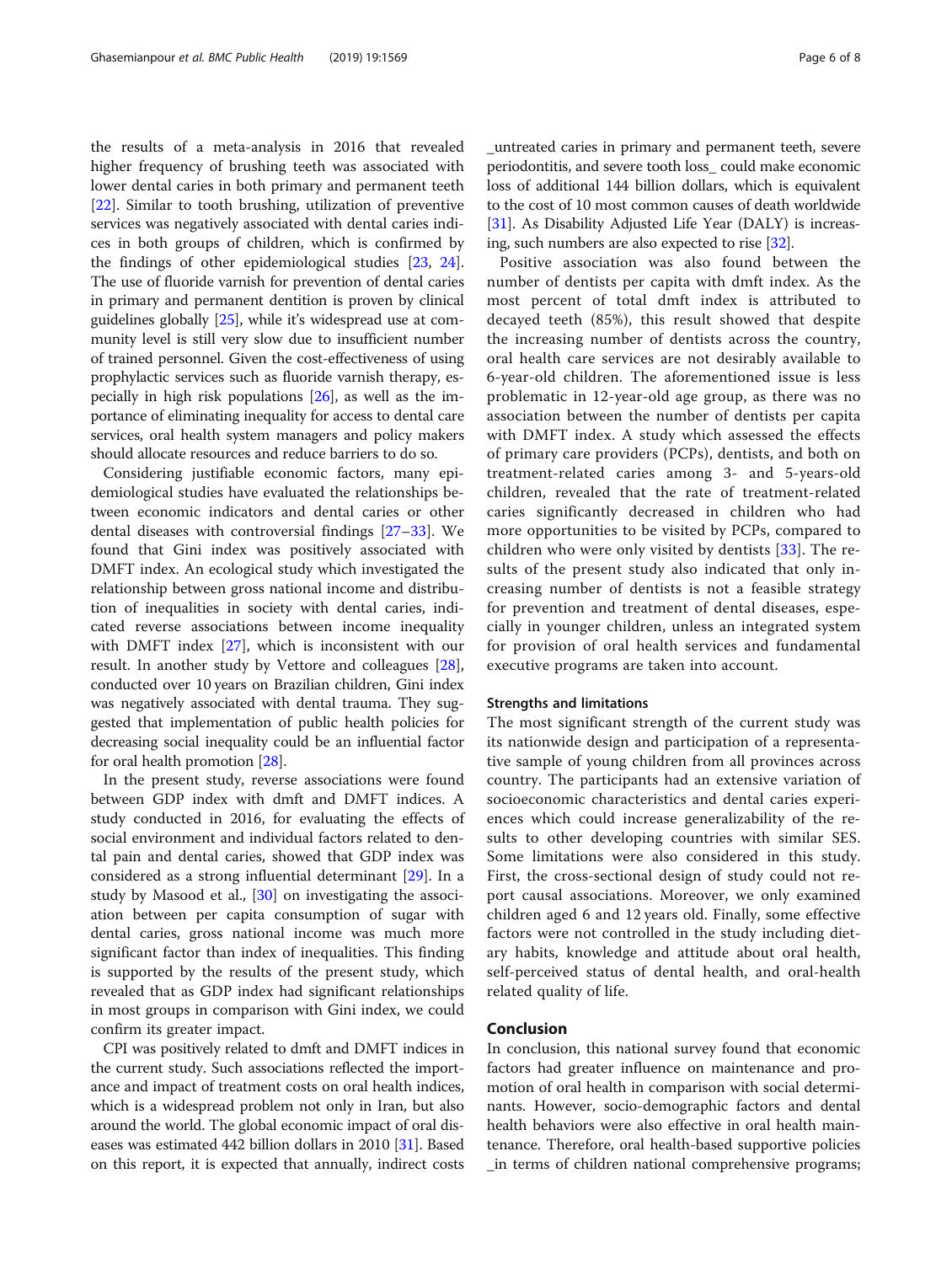<span id="page-6-0"></span>such as special oral hygiene packages and dental health educational programs particularly for those who encounter economic disparities\_ could increase oral health literacy, improve dental health behaviors, and eventually maintain oral health habits; which might be of great concern to dental health policy makers.

#### Abbreviations

CPI: Consumer price index; DALY: Disability adjusted life year; dmft/ DMFT: decayed, missing and filled teeth in primary/permanent dentitions; GBD: Global burden of disease; GDP: Gross domestic product; PCPs: Primary care providers; SE: Standard error; SES: Socio-economic status; WHO: World Health Organization

#### Acknowledgements

Authors would like to especially thank health deputies, non-communicative disease experts, health care providers and health care volunteers of all the universities of medical sciences and health services in the country, as well as oral and dental care experts, and oral health experts based in the health centers of provinces and districts.

#### Authors' contributions

MG, SB, HS and NMF conceived of the study. MG, SB, NE and AG drafted the manuscript. AS analyzed and provided the results. All authors read and approved the final manuscript.

#### Funding

The Children National Oral Health Survey was funded by the department of oral health at the Ministry of Health and Medical Education. The funder had no role in the design of this study, collection and analysis of the data or the manuscript preparation.

#### Availability of data and materials

The datasets analyzed in the current study, derived from National Oral Health survey, are available on reasonable request from the corresponding author. Also economic datasets used are publically available through the website noted below <https://www.amar.org.ir/english/Iran-Statistical-Yearbook>.

#### Ethics approval and consent to participate

The ethical approval for the Children National Oral Health survey 2016 was obtained from the Research Ethics Committee of Dental Research Center, Shahid Beheshti University of Medical Sciences (Reference: IR.SBMU.RIDS.REC.1394.89). Informed consent form was given to and signed by parents, which explained the main detailes of the study and valuntarybased approach of participation.

#### Consent for publication

Not applicable.

#### Competing interests

The authors declare that they have no competing interests.

#### Author details

<sup>1</sup> Dental Research Center, Research Institute of Dental Sciences, Shahid Beheshti University of Medical Sciences, Tehran, Iran. <sup>2</sup>Dentofacial Deformities Research Center, Research Institute of Dental Sciences, Dental School, Shahid Beheshti University of Medical Sciences, Tehran, Iran. <sup>3</sup>Iranian Center for Endodontic Research, Research Institute of Dental Sciences, Faculty of Medical Education, Shahid Beheshti University of Medical Sciences, Tehran, Iran. <sup>4</sup>Preventive Dentistry Research Center, Research Institute of Dental Sciences, Dental School, Shahid Beheshti University of Medical Sciences, Tehran, Iran.

#### Received: 26 May 2019 Accepted: 25 September 2019 Published online: 27 November 2019

#### References

Jin LJ, Lamster IB, Greenspan JS, Pitts NB, Scully C, Warnakulasuriya S. Global burden of oral diseases: emerging concepts, management and interplay with systemic health. Oral Dis. 2016;22(7):609–19.

- 3. World Health Organization. Oral health surveys: basic methods. Geneva: World Health Organization; 2013.
- 4. Petersen PE. World Health Organization global policy for improvement of oral health--world health assembly 2007. Int Dent J. 2008;58(3):115–21.
- 5. Petersen PE, Bourgeois D, Ogawa H, Estupinan-Day S, Ndiaye C. The global burden of oral diseases and risks to oral health. Bull World Health Organ. 2005;83(9):661–9.
- 6. Shoaee S, Ghasemian A, Mehrabani K, Naderimagham S, Delavari F, Sheidaei A, Hajizadeh N, Varmaghani M, Hessari H. Burden of Oral diseases in Iran, 1990-2010: findings from the global burden of disease study 2010. Arch Iran Med. 2015;18(8):486–92.
- 7. Saied-Moallemi Z, Virtanen JI, Tehranchi A, Murtomaa H. Disparities in oral health of children in Tehran, Iran. Eur Arch Paediatr Dent. 2006;7(4):262–4.
- 8. Schwendicke F, Dorfer CE, Schlattmann P, Foster Page L, Thomson WM, Paris S. Socioeconomic inequality and caries: a systematic review and metaanalysis. J Dent Res. 2015;94(1):10–8.
- 9. Babo Soares LF, Allen P, Bettiol S, Crocombe L. The Association of Socioeconomic Status and Dental Caries Experience in children in Dili, Timor-Leste. Asia Pac J Public Health. 2016;28(7):620–8.
- 10. Petersen PE. Challenges to improvement of oral health in the 21st century—the approach of the WHO global Oral health Programme. Int Dent J. 2004;54(S6):329–43.
- 11. Lukacs JR, Largaespada LL. Explaining sex differences in dental caries prevalence: saliva, hormones, and "life-history" etiologies. Am J Hum Biol. 2006;18(4):540–55.
- 12. Galvao-Moreira LV, de Andrade CM, de Oliveira JFF, Bomfim MRQ, Figueiredo PMS, Branco-de-Almeida LS. Sex differences in salivary parameters of caries susceptibility in healthy individuals. Oral Health Prev Dent. 2018;16(1):71–7.
- 13. Amiresmaili M, Amini S, Shahravan A, Goudarzi R, Anari SHS, Anbari Z, Ghanbarnejad M. Relation between socioeconomic indicators and children dental caries in Iran: a systematic review and meta-analysis. Int J Prev Med. 2018;9:71.
- 14. Tanaka K, Miyake Y, Sasaki S, Hirota Y. Socioeconomic status and risk of dental caries in Japanese preschool children: the Osaka maternal and child health study. J Public Health Dent. 2013;73(3):217–23.
- 15. Oulis CJ, Tsinidou K, Vadiakas G, Mamai-Homata E, Polychronopoulou A, Athanasouli T. Caries prevalence of 5, 12 and 15-year-old Greek children: a national pathfinder survey. Community Dent Health. 2012; 29(1):29–32.
- 16. Kaminska A, Szalewski L, Batkowska J, Wallner J, Wallner E, Szabelska A, Borowicz J. The dependence of dental caries on oral hygiene habits in preschool children from urban and rural areas in Poland. Ann Agric Environ Med. 2016;23(4):660–5.
- 17. Kumar S, Tadakamadla J, Duraiswamy P, Kulkarni S. Dental caries and its socio-behavioral predictors- an exploratory cross-sectional study. J Clin Pediatr Dent. 2016;40(3):186–92.
- 18. de Oliveira KMH, Nemezio MA, Romualdo PC, da Silva RAB, de Paula ESFWG, Kuchler EC. Dental flossing and proximal caries in the primary dentition: a systematic review. Oral Health Prev Dent. 2017;15(5):427–34.
- 19. Sambunjak D, Nickerson JW, Poklepovic T, Johnson TM, Imai P, Tugwell P, Worthington HV. Flossing for the management of periodontal diseases and dental caries in adults. Cochrane Database Syst Rev. 2011; (12):Cd008829. <https://doi.org/10.1002/14651858.CD008829.pub2>.
- 20. Poklepovic T, Worthington HV, Johnson TM, Sambunjak D, Imai P, Clarkson JE, Tugwell P. Interdental brushing for the prevention and control of periodontal diseases and dental caries in adults. Cochrane Database Syst Rev. 2013;(12):Cd009857. <https://doi.org/10.1002/14651858.CD009857.pub2>.
- 21. Vernon LT, Seacat JD. In defense of flossing: can we agree It's premature to claim flossing is ineffective to prevent dental caries? J Evid Based Dent Pract. 2017;17(2):71–5.
- 22. Kumar S, Tadakamadla J, Johnson NW. Effect of Toothbrushing frequency on incidence and increment of dental caries: a systematic review and metaanalysis. J Dent Res. 2016;95(11):1230–6.
- 23. Cvikl B, Moritz A, Bekes K. Pit and Fissure Sealants-A Comprehensive Review. Dent J. 2018;6(2):e18.
- 24. Bonetti D, Clarkson JE. Fluoride varnish for caries prevention: efficacy and implementation. Caries Res. 2016;50(Suppl 1):45–9.